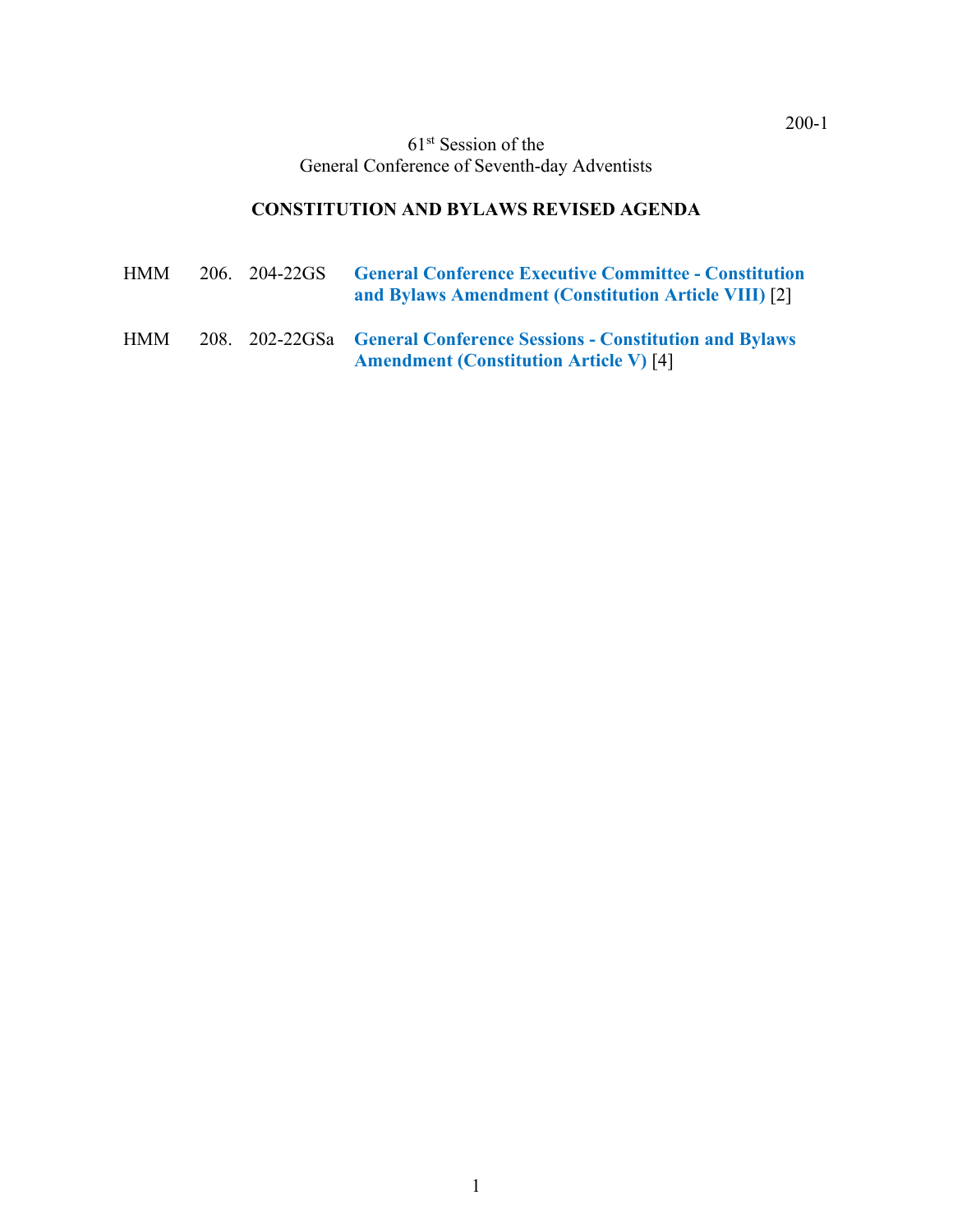<span id="page-1-0"></span>

| $\mathbf{1}$     |                                    |    | SEC/Con&By/SecC/211-17GS/204-18GS/Con&By/ADCOM/OGC/Con&By/Con&By/                              |
|------------------|------------------------------------|----|------------------------------------------------------------------------------------------------|
| $\overline{2}$   |                                    |    | ADCOM/SecC/GCDO19AC/19AC/203-19GS/203-20GS/203-21GS/Con&By(St Louis) to                        |
| 3                | HMM-22GCS                          |    |                                                                                                |
| $\overline{4}$   |                                    |    |                                                                                                |
| 5                |                                    |    | 204-22GS GENERAL CONFERENCE EXECUTIVE COMMITTEE -                                              |
| 6                |                                    |    | CONSTITUTION AND BYLAWS AMENDMENT                                                              |
| $\boldsymbol{7}$ |                                    |    |                                                                                                |
| $\, 8$           |                                    |    | RATIONALE: This amendment accomplishes the following:                                          |
|                  |                                    |    |                                                                                                |
| 9                |                                    |    |                                                                                                |
| 10               | 1.                                 |    | Removes Christian Record Services from the list of General Conference-                         |
| 11               |                                    |    | sponsored entities, as it is now sponsored by the North American Division (page 1, line 36),   |
| 12               |                                    |    |                                                                                                |
| 13               | 2.                                 |    | Clarifies that the position of editor for Adventist Review and Adventist World is              |
| 14               | the same person (page 1, line 40). |    |                                                                                                |
| 15               |                                    |    |                                                                                                |
| 16               | 3.                                 |    | Defines the term "frontline employee" with the use of examples (page 2, lines                  |
| 17               | $3-4$ ).                           |    |                                                                                                |
| 18               |                                    |    |                                                                                                |
| 19               | 4.                                 |    | Provides an approval process for the minutes of the General Conference                         |
| 20               |                                    |    | Executive Committee, including Annual Council and Spring Meeting (page 2, lines 14-18).        |
| 21               |                                    |    |                                                                                                |
|                  |                                    |    |                                                                                                |
| 22               |                                    |    | RECOMMENDED, To amend the General Conference Constitution and Bylaws, Constitution             |
| 23               |                                    |    | Article VIII—General Conference Executive Committee, to read as follows:                       |
| 24               |                                    |    |                                                                                                |
| 25               |                                    |    | ARTICLE VIII-GENERAL CONFERENCE EXECUTIVE COMMITTEE                                            |
| 26               |                                    |    |                                                                                                |
| 27               |                                    |    | Sec. 1. The Executive Committee of the General Conference shall consist of:                    |
| 28               |                                    |    |                                                                                                |
| 29               | a.                                 |    | Ex Officio Members-1) Those elected as provided for in - No change                             |
| 30               |                                    |    |                                                                                                |
| 31               |                                    | 2) | Presidents of unions, past presidents of the General - No change                               |
| 32               |                                    |    |                                                                                                |
| 33               |                                    | 3) | The president-executive director of each of the following                                      |
| 34               |                                    |    | organizations provided the respective organization remains classified as a General Conference- |
|                  |                                    |    |                                                                                                |
| 35               |                                    |    | sponsored entity: Adventist Development and Relief Agency International, Adventist             |
| 36               |                                    |    | International Institute of Advanced Studies, Adventist Risk Management, Adventist University   |
| 37               |                                    |    | of Africa, Adventist World Radio, Andrews University, Christian Record Services, Hope          |
| 38               |                                    |    | Channel, Loma Linda University Health, Review and Herald Publishing Association.               |
| 39               |                                    |    |                                                                                                |
| 40               |                                    | 4) | The editor of each of the following publications: Adventist Review,                            |
| 41               |                                    |    | Adventist World, Adventist Review/Adventist World, Adult Sabbath School Bible Study Guide,     |
| 42               | Ministry.                          |    |                                                                                                |
| 43               |                                    |    |                                                                                                |
| 44               |                                    | 5) | The director of each of the following - No change                                              |
| 45               |                                    |    |                                                                                                |
| 46               |                                    |    | The president and board chair of Ellen G White - No change                                     |
|                  |                                    | 6) |                                                                                                |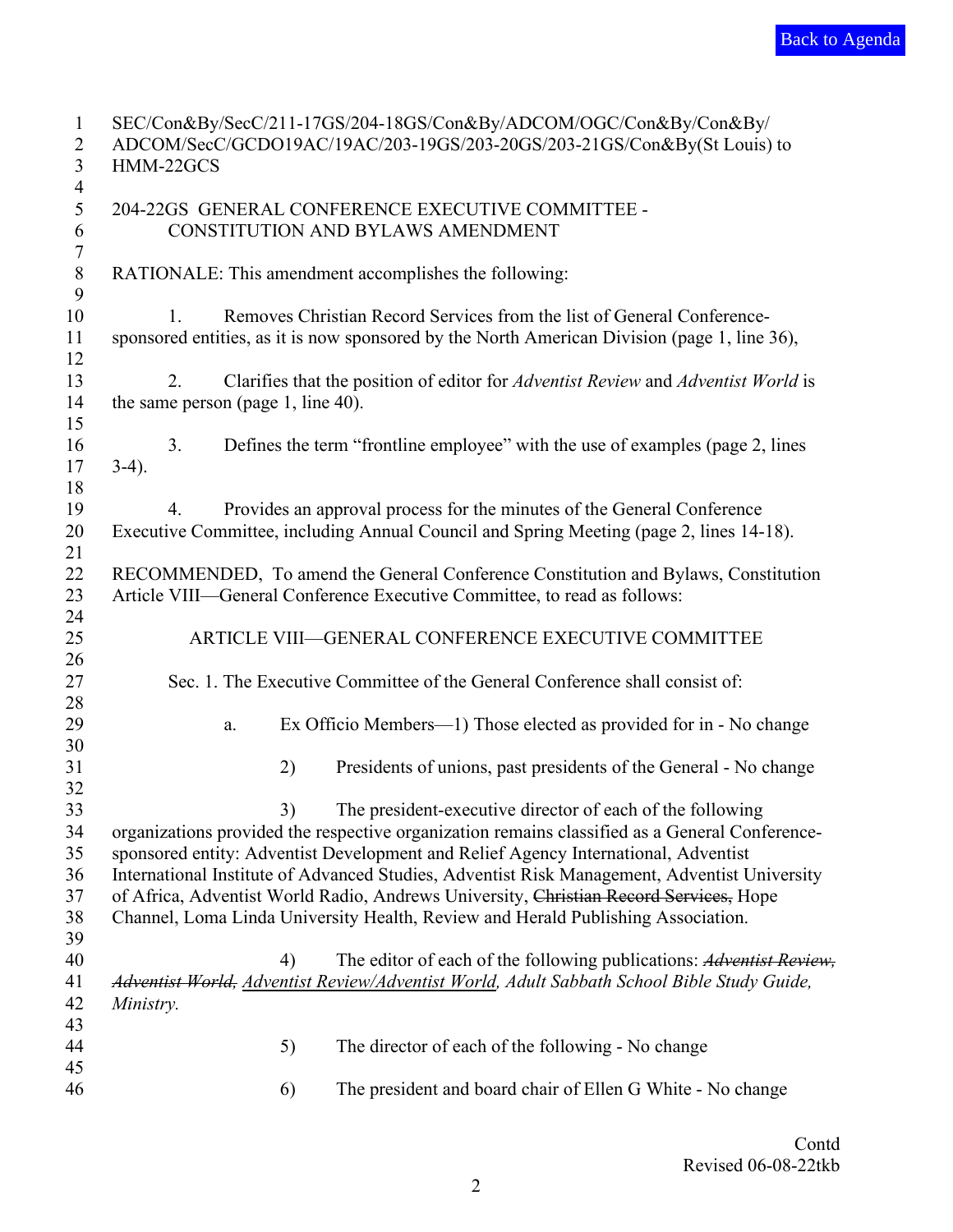## 204-22GS GENERAL CONFERENCE EXECUTIVE COMMITTEE - CONSTITUTION AND BYLAWS AMENDMENT - 2

| $\overline{2}$ | b.<br>Elected Members—1) Three laypersons and one church pastor from each                         |
|----------------|---------------------------------------------------------------------------------------------------|
| 3              | division without regard to membership size up to 500,000 members. One additional church           |
| 4              | pastor or other frontline denominational employee denominational employee, with direct mission    |
| 5              | contact, such as Bible worker, health care professional, literature evangelist, teacher, etc, for |
| 6              | each additional 500,000 members or major portion thereof. The above laypersons, pastors, and      |
| 7              | other denominational employees shall be selected by each division executive committee from        |
| 8              | individuals recommended by the union executive committees and shall be Seventh-day                |
| 9              | Adventists in regular standing.                                                                   |
| 10             |                                                                                                   |
| 11             | 2)<br>No fewer than fifteen and no more than twenty - No change                                   |
| 12             |                                                                                                   |
| 13             | 3)<br>No fewer than fifteen and no more than twenty - No change                                   |
| 14             |                                                                                                   |
| 15             | Sec. 2. Minutes of the General Conference Executive Committee, including those of                 |
| 16             | Annual Council and Spring Meeting, shall be approved at the next meeting of the General           |
| 17             | Conference Executive Committee, after such minutes have been circulated electronically to the     |
| 18             | Executive Committee members.                                                                      |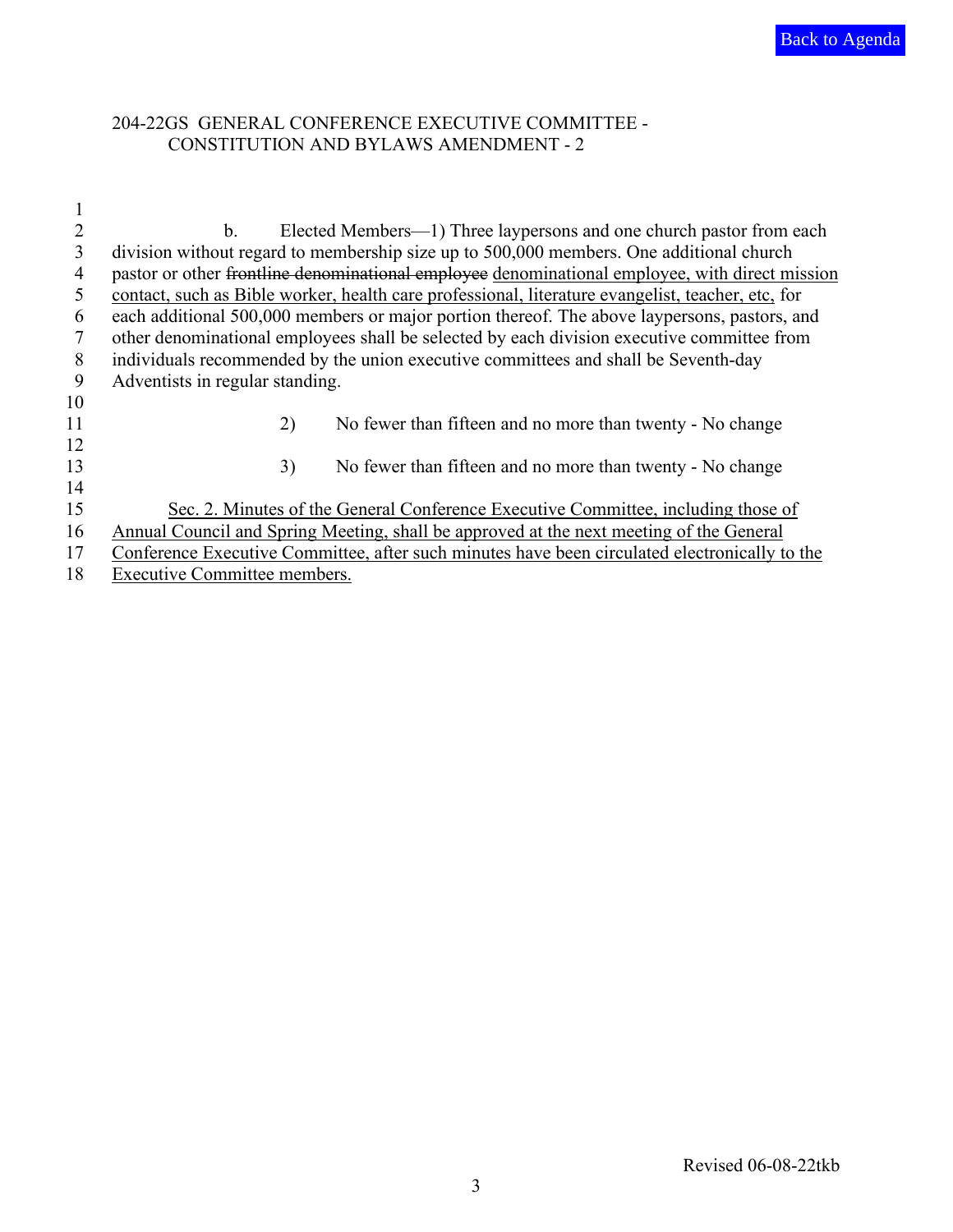<span id="page-3-0"></span>

| $\mathbf{1}$   | OGC/Con&By/ADCOM/SecC/GCDO17AC/17AC/209-17GS/202-18GS/Con&By/ADCOM/                                |
|----------------|----------------------------------------------------------------------------------------------------|
| $\overline{2}$ | SecC/GCDO19AC/19AC/201-19GS/SEC/Con&By/ADCOM/PreC/SecC/TreC/GCDO20AC/                              |
| $\overline{3}$ | SEC/ADCOM(Steering)/20AC/201-20GSa/201-21GSa/22GCS(Special)/Con&By/ADCOM/                          |
| $\overline{4}$ | Con&By/ADCOM/SecC/GCDO22SM/22SM/202-22GSa/Con&By(St Louis) to HMM-22GCS                            |
| 5              |                                                                                                    |
| 6              | 214-22GSa GENERAL CONFERENCE SESSIONS - CONSTITUTION                                               |
| $\overline{7}$ | AND BYLAWS AMENDMENT                                                                               |
| $\,8\,$        |                                                                                                    |
| 9              | RATIONALE: This amendment allows the General Conference Executive Committee to review              |
| 10             | and extend the postponement of General Conference Sessions and determine the timing for a          |
| 11             | subsequent Session after a postponement.                                                           |
| 12             |                                                                                                    |
| 13             | RECOMMENDED, To amend the General Conference Constitution and Bylaws, Constitution                 |
| 14             | Article V—General Conference Sessions, to read as follows:                                         |
| 15             |                                                                                                    |
| 16             | <b>ARTICLE V-GENERAL CONFERENCE SESSIONS</b>                                                       |
| 17             |                                                                                                    |
| 18             | Sec. 1. The General Conference shall hold quinquennial sessions at such time and place             |
| 19             | as the General Conference Executive Committee shall designate and announce by a notice             |
| 20             | published in the Adventist Review or Adventist World or other publications voted by the General    |
| 21             | Conference Executive Committee in three consecutive months beginning at least four months          |
| 22             | before the date for the opening of the Session. In case special world conditions make it           |
| 23             | imperative to postpone the calling of the Session, the General Conference Executive Committee,     |
| 24             | in regular or special council, shall have authority to make such postponement, not to exceed two   |
| 25             | years giving notice to all constituent organizations. In the event that the General Conference     |
| 26             | Executive Committee exercises its authority to postpone a Session, it shall also have the          |
| 27             | authority to set the subsequent regular Session at such time and place as it shall see fit, not to |
| 28             | exceed five calendar years from the date the postponed Session was convened.                       |
| 29             |                                                                                                    |
| 30             | Sec. 2. The General Conference Executive Committee may call - No change                            |
| 31             |                                                                                                    |
| 32             | Sec. 3. At least one-third of the total delegates authorized hereinafter - No change               |
| 33             |                                                                                                    |
| 34             | Sec. 4. Generally, regular or specially called General Conference - No change                      |
| 35             |                                                                                                    |
| 36             | Sec. 5. The delegates to a General Conference Session shall be - No change                         |
| 37             |                                                                                                    |
| 38             | Sec. 6. Regular delegates shall represent the General Conference's - No change                     |
| 39             |                                                                                                    |
| 40             | Sec. 7. Regular delegates shall be allotted on the following - No change                           |
| 41             |                                                                                                    |
| 42             | Sec. 8. Delegates at large shall represent the General - No change                                 |
| 43             |                                                                                                    |
| 44             | Sec. 9. Division administrations shall consult with unions to ensure - No change                   |
| 45             |                                                                                                    |
| 46             | Sec. 10. Credentials to sessions shall be issued by the - No change                                |
|                |                                                                                                    |